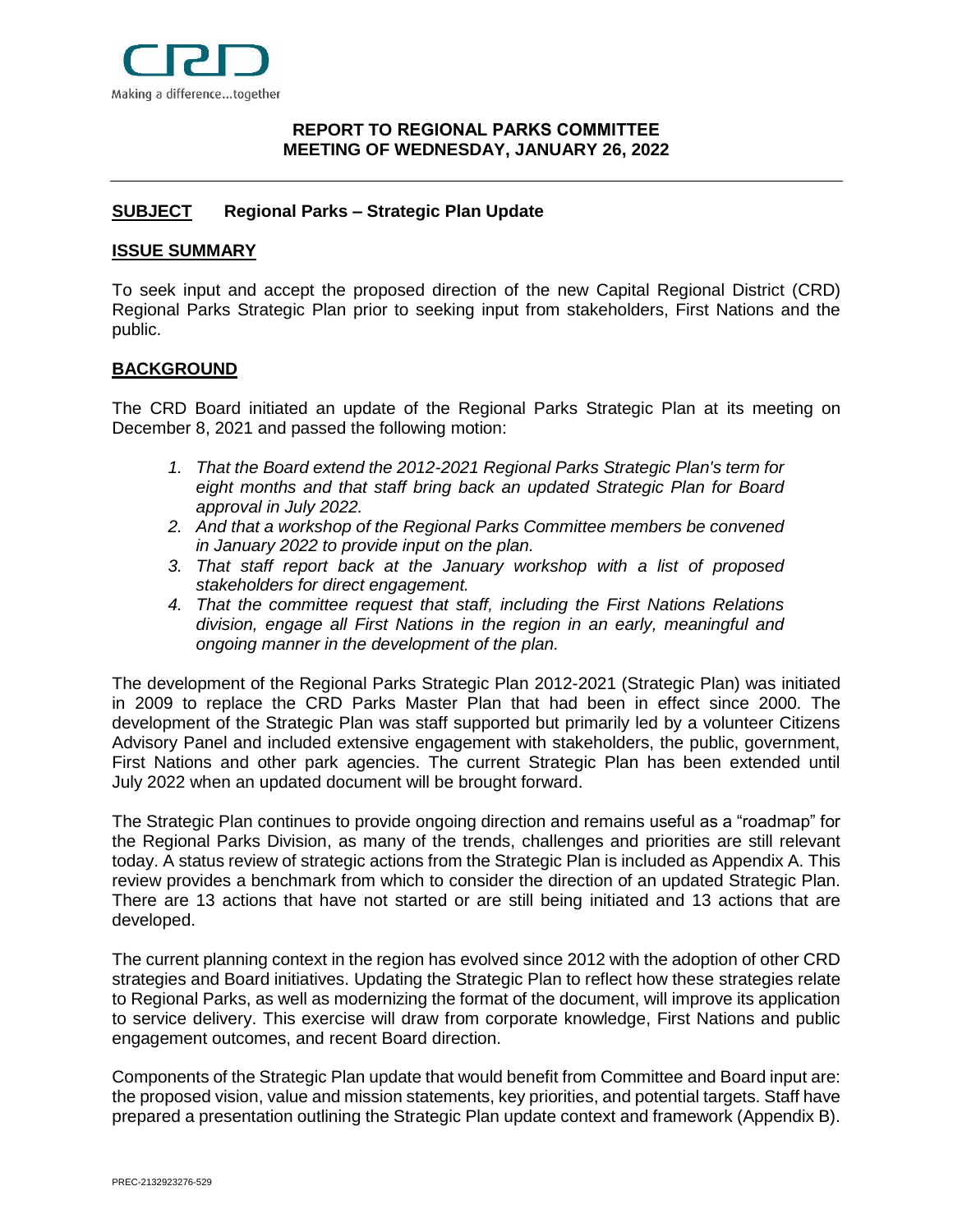Proposed key priority statements are included in more detail for the Board's consideration (Appendix C).

Engagement with First Nations, key stakeholders and the public will seek feedback on the proposed materials to be included in the Strategic Plan update. As requested, staff have prepared a list of stakeholder groups to be invited to participate in a series of focus groups (Appendix D).

# <span id="page-1-0"></span>**[ALTERNATIVES](#page-1-0)**

## *Alternative 1*

<span id="page-1-2"></span>The Regional Parks Committee recommends to the Capital Regional District Board: That the proposed vision, value and mission statements and proposed priorities be accepted for stakeholder, First Nations and public input.

## *Alternative 2*

The Regional Parks Committee recommends to the Capital Regional District Board: That the proposed vision, value and mission statements and proposed priorities, as amended, be accepted for stakeholder, First Nations and public input.

## <span id="page-1-1"></span>**[IMPLICATIONS](#page-1-1)**

## *Alignment with Board & Corporate Priorities*

Board priorities, approved plans, corporate priorities and established service mandates drive our work. Initiative 6a-1 in the 2019-2022 Corporate Plan directs staff to "Ensure appropriate funding for parks & trails infrastructure, improvements & maintenance by updating the Regional Parks Strategy with consideration to ecological, recreation & reconciliation principles, land acquisition capacity, & expanded partnerships with First Nations & parks user groups."

## *Alignment with Existing Plans & Strategies*

An updated Strategic Plan will reflect outcomes that haven't already been considered in current CRD plans, reports and strategies, such as the Regional Growth Strategy, Climate Action Strategy, the Regional Transportation Plan, and the First Nations Task Force Report. These strategies have undergone extensive public engagement and have been endorsed by the CRD Board since the adoption of the 2012-21 Regional Parks Strategic Plan.

#### *Intergovernmental Implications*

The CRD's path toward reconciliation with Indigenous peoples commits to supporting First Nations' self-determination, shared prosperity and working together to take care of the land and water. First Nations in the region are invited to engage in the Regional Parks Strategic Plan update in an early, meaningful and ongoing manner to determine the key priorities and initiatives to work on together over the next five to ten years. Staff from CRD Regional Parks and First Nations Relations, with the support of a consultant, have sent letters to the Nations outlining the purpose of the Strategic Plan update and inviting participation to better understand the reconciliation objectives related to the Strategic Plan update and the priority initiatives of focus going forward. The updated Strategic Plan will support the CRD's commitment to reconciliation as a key priority and highlight opportunities for ongoing and meaningful engagement with First Nations on initiatives such as park management, ecosystem restoration, and shared prosperity.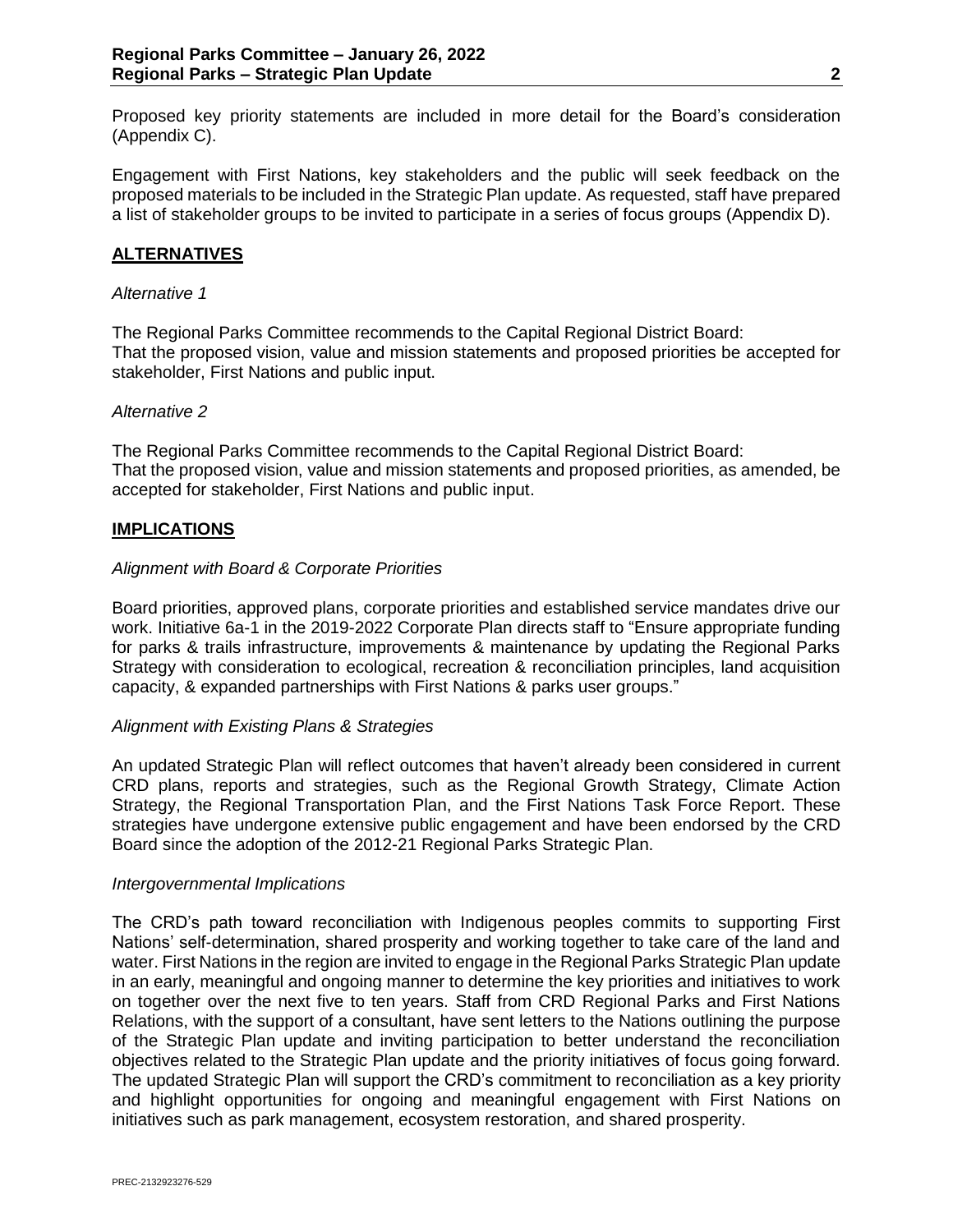## *Social Implications*

Proposed values and key priorities to be included in the Strategic Plan include accessibility, equity and outdoor recreation opportunities that improve our health and well-being.

Stakeholder engagement will invite feedback on the Board's input for the vision, values, mission, issues and key priorities to be included in the Strategic Plan. A stakeholder engagement plan has been developed that establishes key interest groups and level of engagement. Staff have developed objective criteria for selecting key stakeholder groups to participate and provide feedback. Information sessions and an online survey will also be available for public input. Engagement is anticipated to occur between February and April 2022.

## *Environmental & Climate Implications*

Resiliency and conservation are proposed as key priorities to be included in the Strategic Plan. Regional parks and trails are vital in helping to achieve the region's climate action, natural resource protection and active transportation goals.

## *Service Delivery Implications*

Staff time has been allocated to update the Strategic Plan and conduct engagement. In this way, the Strategic Plan can be updated at minimal cost and with the least amount of delay between expiration of the existing plan and adoption of an updated plan.

## *Financial Implications*

Costs associated with this Strategic Plan update will be covered by the Regional Parks 2022 core budget.

## <span id="page-2-0"></span>**[CONCLUSION](#page-2-0)**

The 2012-2021 Regional Parks Strategic Plan expires in July 2022. The workshop of the Regional Parks Committee will provide input on the vision, values, mission, issues and priorities to be incorporated in the new Strategic Plan. Following the Board's approval, staff will seek stakeholder feedback and provide public engagement opportunities. First Nations in the region are invited to ongoing and meaningful engagement in the Strategic Plan. An updated plan will be presented to the CRD Board for consideration in July 2022.

#### **RECOMMENDATION**

The Regional Parks Committee recommends to the Capital Regional District Board: That the proposed vision, value and mission statements and proposed priorities be accepted for stakeholder, First Nations and public input.

| Submitted by: Jeff Leahy, RPF, Senior Manager, Regional Parks                          |
|----------------------------------------------------------------------------------------|
| Concurrence: Larisa Hutcheson, P.Eng., General Manager, Parks & Environmental Services |
| Concurrence: Robert Lapham, MCIP, RPP, Chief Administrative Officer                    |